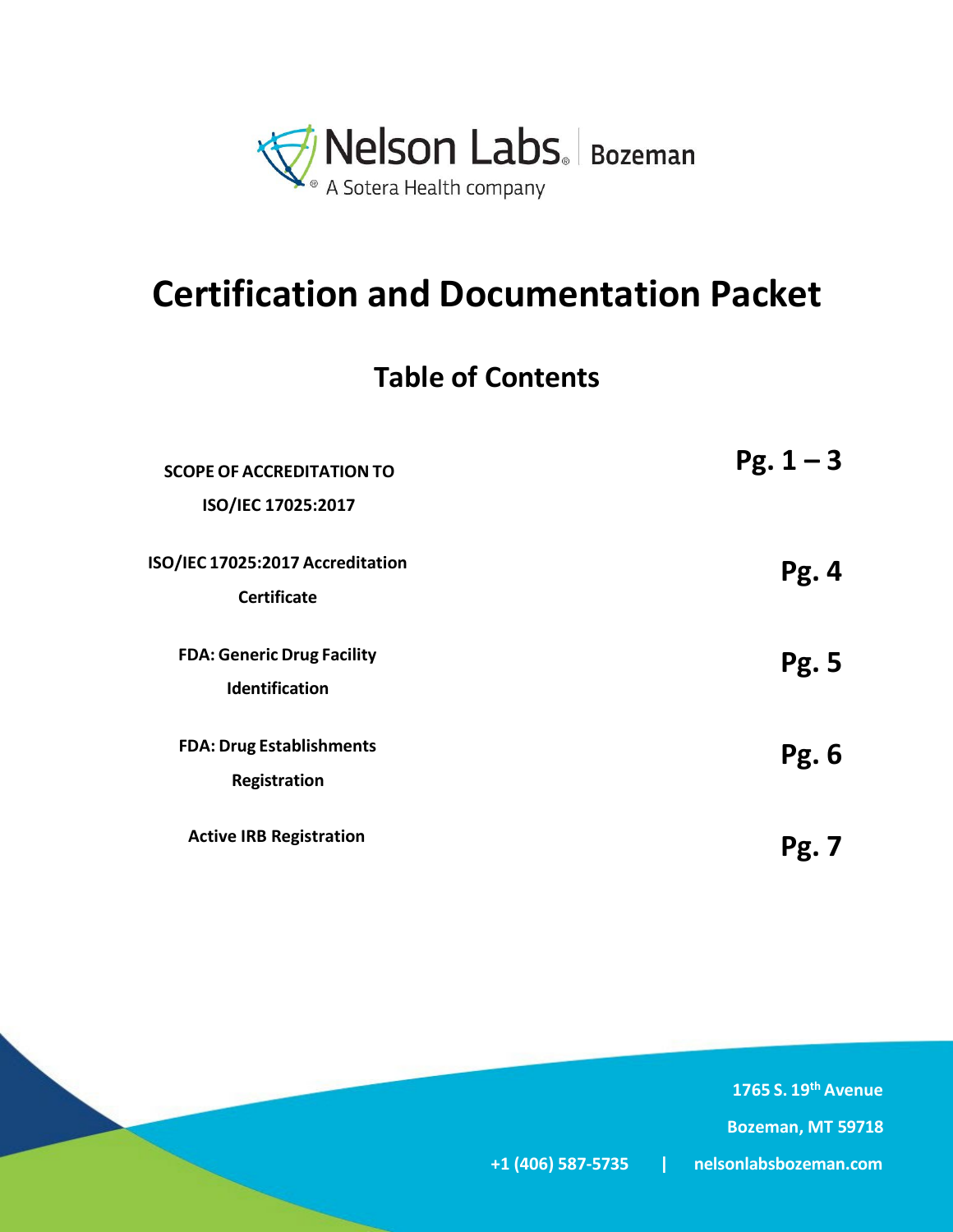

### SCOPE OF ACCREDITATION TO ISO/IEC 17025:2017

### NELSON LABORATORIES BOZEMAN LLC 1765 South  $19<sup>th</sup>$  Avenue Bozeman, MT 59718<br>Dr. Margaret Butler Phone: 406-5 Dr. Margaret Butler Phone: 406-587-5735 ext.163<br>Amy Juhnke Phone: 406-587-5735 ext.105 Phone: 406-587-5735 ext.105

### BIOLOGICAL

Valid To: June 30, 2022 Certificate Number: 3945.01

In recognition of the successful completion of the A2LA evaluation process, accreditation is granted to this laboratory to perform the following tests on soaps, hand sanitizers, preoperative skin preparations, hard surface disinfectants, textiles, medical devices, gloves, and condoms:

| <b>Test</b>                                                                                                                                                         | <b>Test Method</b> |
|---------------------------------------------------------------------------------------------------------------------------------------------------------------------|--------------------|
| <b>Clinical Bactericidal Tests - In Vivo</b>                                                                                                                        |                    |
| Standard Test Method for Determining the Bacteria - Eliminating<br>Effectiveness of Hygienic Handwash and Hand Rub Agents Using the<br><b>Finger Pads of Adults</b> | ASTM E2276         |
| Chemical Disinfectants and Antiseptics - Hygienic Hand Rub - Test Method<br>and Requirements (Phase 2/Step 2)                                                       | <b>EN1500</b>      |
| Chemical Disinfectants and Antiseptics - Hygienic Handwash - Test<br>Method and Requirements (Phase 2/Step 2)                                                       | <b>EN 1499</b>     |
| Standard Test Method for Evaluation of the Effectiveness of Handwash<br>Formulations Using the Paper Towel (Palmar) Method of Hand<br>Contamination                 | ASTM E2784         |
| Standard Test Method for Evaluation of the Effectiveness of Health Care<br><b>Personnel Handwash Formulations</b>                                                   | <b>ASTM E1174</b>  |
| Standard Test Method for Determining the Bacteria - Eliminating<br>Effectiveness of Healthcare Personnel Hand Rub Formulations Using<br><b>Hands of Adults</b>      | ASTM E2755         |
| Standard Test Method for Evaluation of Pre-operative, Pre-catheterization,<br>or Pre-injection Skin Preparations                                                    | ASTM E1173         |
| Standard Test Method for Evaluation of Surgical Hand Scrub Formulations                                                                                             | ASTM E1115         |

(A2LA Cert. No. 3945.01) Revised 05/20/2022 Page 1 of 3

5202 Presidents Court, Suite 220 | Frederick, MD 21703-8398 | Phone: 301 644 3248 | Fax: 240 454 9449 | www.A2LA.org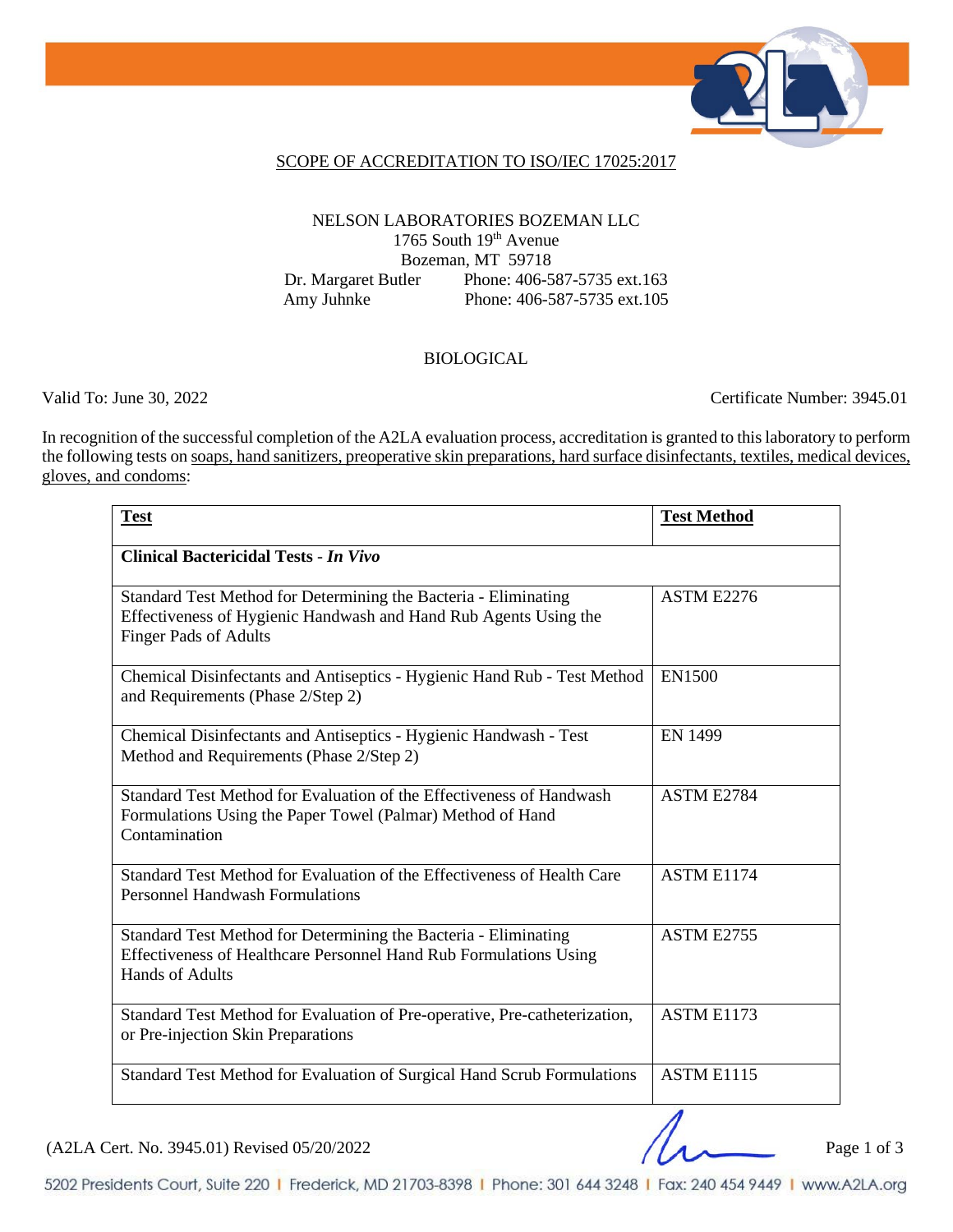| <b>Test</b>                                                                                                                                                                                                                                                                              | <b>Test Method</b> |
|------------------------------------------------------------------------------------------------------------------------------------------------------------------------------------------------------------------------------------------------------------------------------------------|--------------------|
| Clinical Bactericidal Tests - In Vivo (cont.)                                                                                                                                                                                                                                            |                    |
| Standard Guide for Evaluation of Residual Effectiveness of Antibacterial<br><b>Personal Cleansing Products</b>                                                                                                                                                                           | ASTM E2752         |
| <b>Clinical Virucidal Tests - In Vivo</b>                                                                                                                                                                                                                                                |                    |
| Standard Test Method for Determining the Virus - Eliminating<br>Effectiveness of Hygienic Handwash and Hand Rub gents Using the Finger<br>Pads of Adults                                                                                                                                 | ASTM E1838         |
| Standard Test Method for Evaluation of Hygienic Handwash and Hand Rub<br>Formulations for Virus - Eliminating Activity Using the Entire Hand                                                                                                                                             | ASTM E2011         |
| <b>In Vitro Bactericidal Tests</b>                                                                                                                                                                                                                                                       |                    |
| Standard Test Method for Assessment of Antimicrobial Activity for Water<br>Miscible Compounds Using a Time - Kill Procedure                                                                                                                                                              | ASTM E2783         |
| Chemical Disinfectants and Antiseptics. Quantitative Suspension Test for<br>the Evaluation of Basic Bactericidal Activity of Chemical Disinfectants and<br>Antiseptics. Test Method and Requirements (Phase 1)                                                                           | <b>EN 1040</b>     |
| Chemical Disinfectants and Antiseptics. Quantitative Suspension Test for<br>the Evaluation of Bactericidal Activity of Chemical Disinfectants and<br>Antiseptics Used in Food, Industrial, Domestic and Institutional Areas. Test<br>Method and Requirements (Phase 2, Step 1)           | <b>EN 1276</b>     |
| Chemical Disinfectants and Antiseptics-Quantitative Test Method for the<br>Evaluation of Bactericidal and Yeasticidal Activity on Non-porous Surfaces<br>with Mechanical Action Employing Wipes in the Medical Area (4 - field<br>test) - Test Method and Requirements (Phase 2, Step 2) | EN 16615           |
| Measurement of Antibacterial Activity on Plastics and Other Non-porous<br><b>Surfaces</b>                                                                                                                                                                                                | ISO 22196          |
| <b>In Vitro Virucidal Tests</b>                                                                                                                                                                                                                                                          |                    |
| Chemical Disinfectants and Antiseptics - Quantitative Suspension Test for<br>the Evaluation of Virucidal Activity in the Medical Area - Test Method and<br>Requirements (Phase 2/Step 1) (Includes Amendment : 2019)                                                                     | EN 14476           |
| Measurement of Antiviral Activity on Plastics and Other Non-porous<br><b>Surfaces</b>                                                                                                                                                                                                    | ISO 21702          |
| Textiles - Determination of Antiviral Activity of Textile Products                                                                                                                                                                                                                       | ISO 18184          |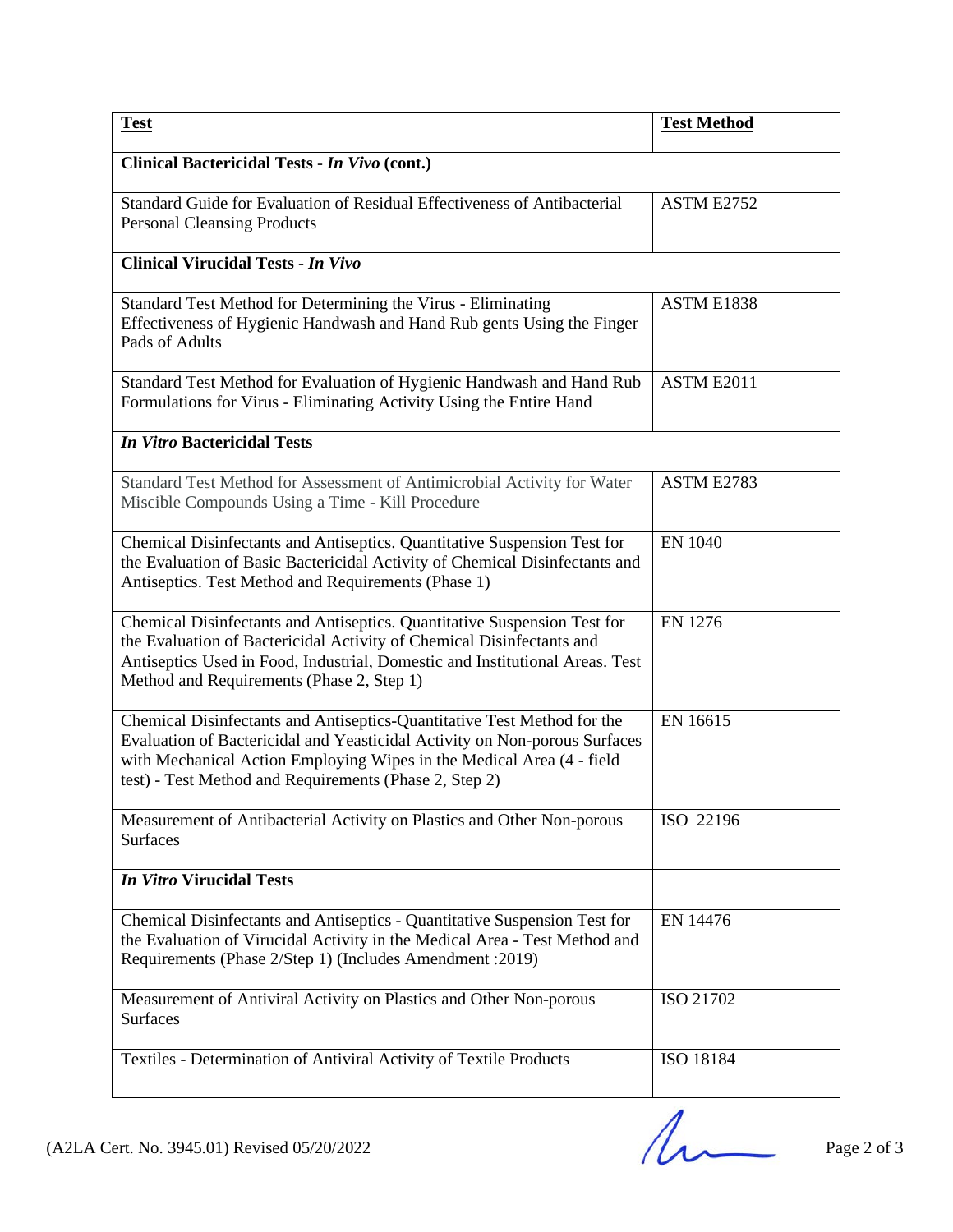| <b>Test</b>                                                                                                                             | <b>Test Method</b> |  |
|-----------------------------------------------------------------------------------------------------------------------------------------|--------------------|--|
| <i>In Vitro</i> Virucidal Tests (cont.)                                                                                                 |                    |  |
| Standard Practice to Assess Virucidal Activity of Chemicals Intended for<br>Disinfection of Inanimate, Non-porous Environmental Surface | ASTM E1053         |  |
| Standard Practice to Assess the Activity of Microbicides Against Viruses in<br>Suspension                                               | <b>ASTM E1052</b>  |  |
| <b>Neutralization of Antimicrobial Activity - In Vitro</b>                                                                              |                    |  |
| Standard Practices for Evaluation of Inactivators of Antimicrobial Agents                                                               | ASTM E1054         |  |

 $(A2LA$  Cert. No. 3945.01) Revised 05/20/2022 Page 3 of 3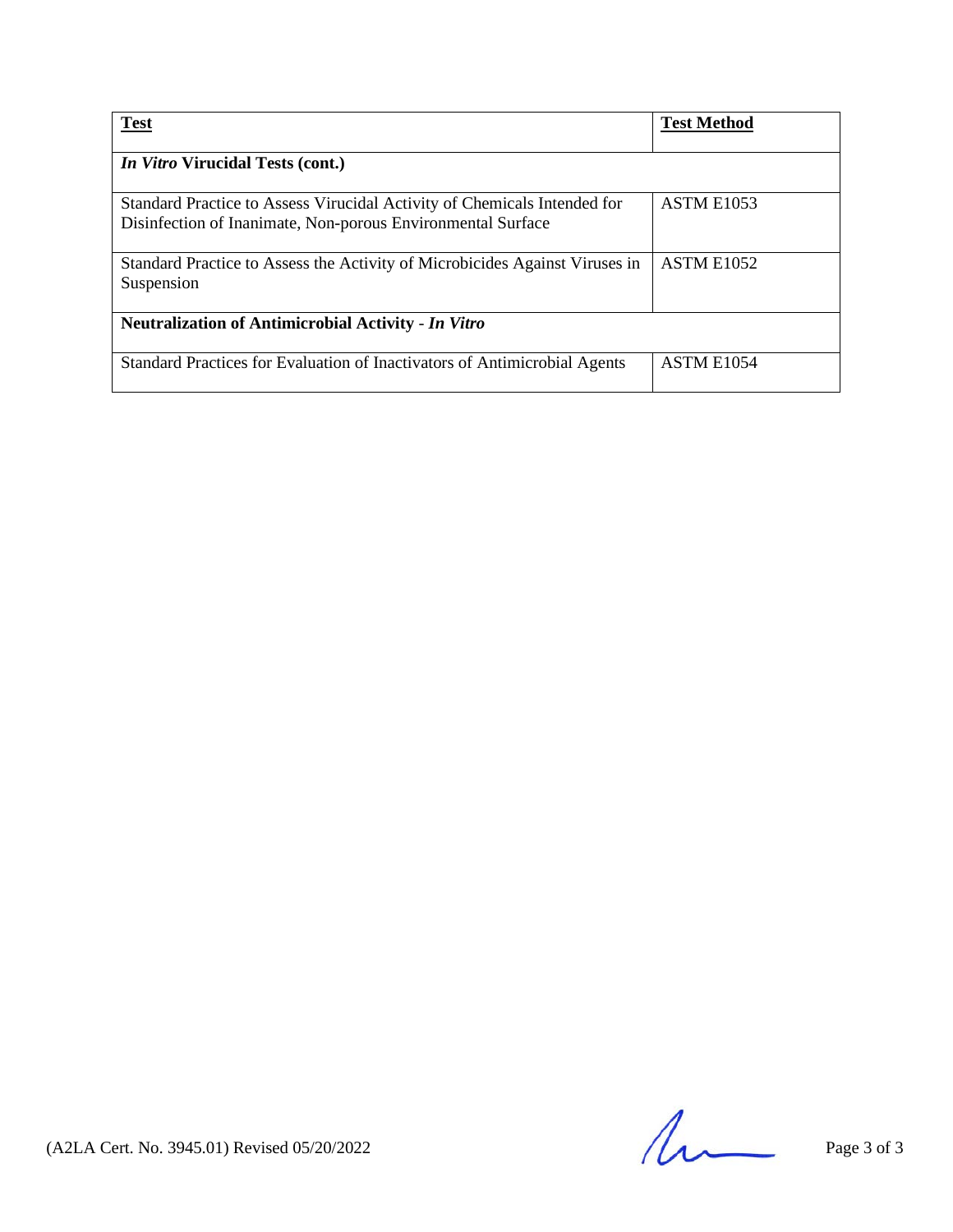



# *Accredited Laboratory*

A2LA has accredited

# **NELSON LABORATORIES BOZEMAN, LLC**

*Bozeman, MT* 

for technical competence in the field of

# Biological Testing

 This laboratory is accredited in accordance with the recognized International Standard ISO/IEC 17025:2017 *General requirements for the competence of testing and calibration laboratories*. This accreditation demonstrates technical competence for a defined scope and the operation of a laboratory quality management system (*refer to joint ISO-ILAC-IAF Communiqué dated April 2017*).



Presented this 22nd day of September 2020.

 Vice President, Accreditation Services For the Accreditation Council Certificate Number 3945.01 Valid to June 30, 2022 Revised May 20, 2022

*For the tests to which this accreditation applies, please refer to the laboratory's Biological Scope of Accreditation.*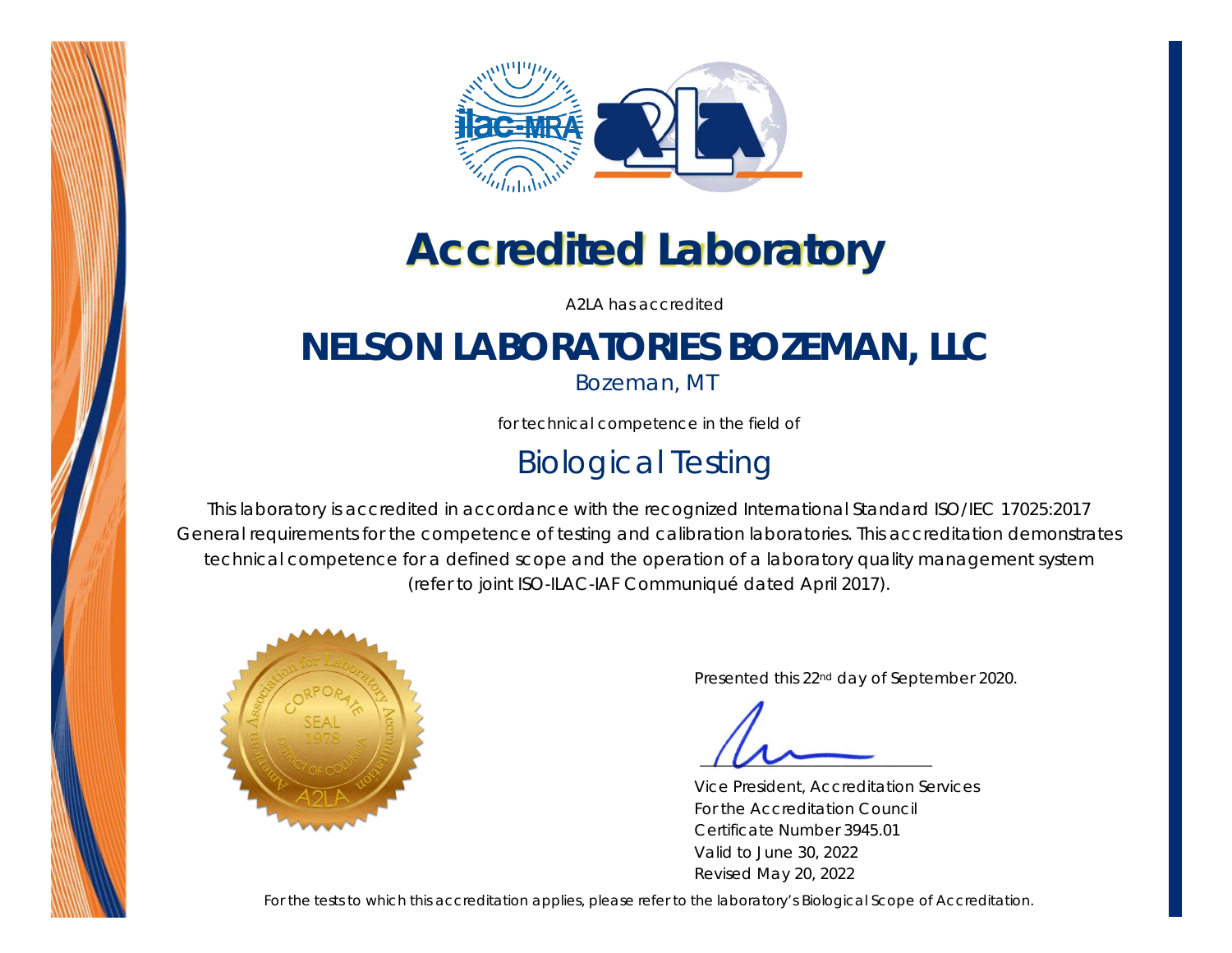Self Identification



View SPLDownload SPL

Note: Click on the Data Element Name for each field below to display instructions and helpful hints for filling out this GDUFA Self-Identification submission form. required fields.

#### Header Details

| Document Type: * GENERIC DRUG FACILITY IDENTIFICATION SUBMISSION v |                                       |                      |   |
|--------------------------------------------------------------------|---------------------------------------|----------------------|---|
| Set ID: * 112ceaa4-b787-60b3-e054-00144ff8d46c                     | <b>Version Number:</b>                | 11                   |   |
| Root ID: * de0bcd7d-dd9c-22cb-e053-2a95a90a4e98                    | Effective Date: * 05-02-2022          |                      |   |
| <b>Registrant Details</b>                                          |                                       |                      |   |
| Registrant Name: * Nelson Laboratories Bozeman, LLC                |                                       |                      |   |
| Registrant DUNS: * 787813161                                       |                                       |                      |   |
| <b>Registrant Contact Details</b>                                  | <b>Registrant Contact Address</b>     |                      |   |
| Contact Name: * Amy Juhnke                                         | Country: *                            | <b>United States</b> |   |
| Contact Email: * ajuhnke@nelsonlabs.com                            | Street Address: * 1765 S. 19th Avenue |                      |   |
| Contact Phone: * 406-587-5735                                      | City: *                               | Bozeman              |   |
| Phone Extension: 105                                               | State: *                              | Montana              | v |
| <b>Contact Fax:</b><br>406-586-7930                                | Postal Code: *                        | 59718                |   |
| <b>Facilities</b>                                                  |                                       |                      |   |

 $row(s)$  1 - 1 of 1 **FACILITY DUNSFACILITY FEI NUMBER FACILITY NAME** Z787813161 1000221600 BioScience Laboratories, Inc. FDA Home | Browser Requirements | Resources | Tutorials | Help Desk | FAQs Follow FDA | FDA Voice Blog | Privacy

Cre

 $\check{ }$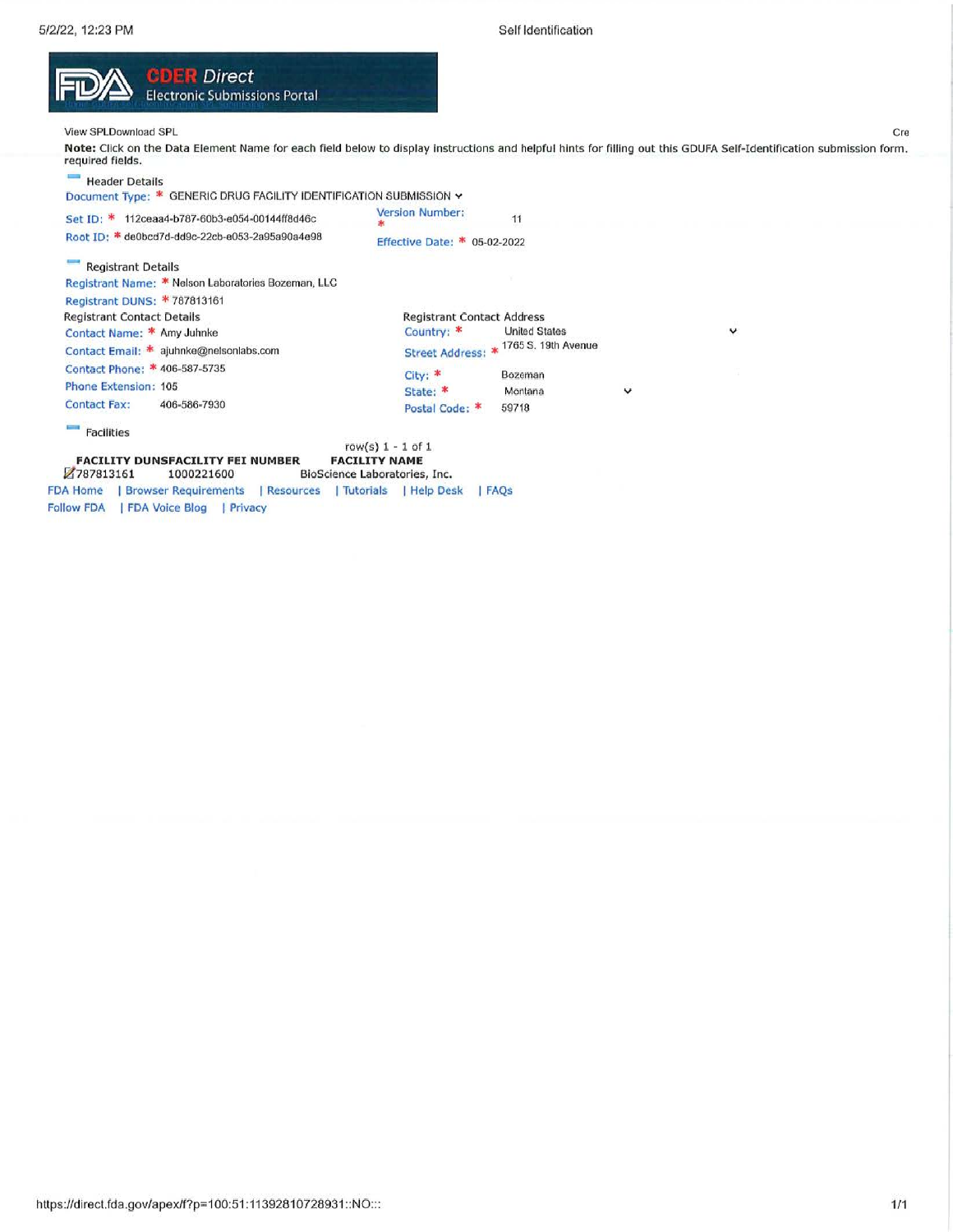Establishment Registration



#### View SPLDownload SPL

Note: Click on the Data Element Name for each field below to display instructions and helpful hints for filling out this Establishment Registration submission form required fields.

#### Header Details Document Type: ESTABLISHMENT REGISTRATION Version Number: Set ID: \* 1130a1f8-bcc3-72ec-e054-00144ff8d46c  $11$ Root ID: \* de0bcd7d-dd9b-22cb-e053-2a95a90a4e98 Effective Date: \* 05-02-2022

Registrant Details Registrant Name: Nelson Laboratories Bozeman, LLC

Registrant DUNS: 787813161

**Registrant Contact Details** Contact Name: \* Amy Juhnke Contact Email: \* ajuhnke@nelsonlabs.com Contact Phone: \* 406-587-5735 Phone Extension: 105

| <b>Registrant Contact Address</b> |                      |
|-----------------------------------|----------------------|
| Country: *                        | <b>United States</b> |
| <b>Street Address:</b>            | 1765 S. 19th Avenue  |

City: \* Bozeman State: \* Montana 59718 Postal Code: \*

#### **Comme** Establishments

|            | row(s) $1 - 1$ of 1                                   |  |  |
|------------|-------------------------------------------------------|--|--|
|            | ESTABLISHMENT DUNSESTABLISHMENT FEIESTABLISHMENT NAME |  |  |
| 1000221600 | BioScience Laboratories                               |  |  |
|            |                                                       |  |  |

FDA Home | Browser Requirements | Resources | Tutorials | Help Desk | FAQs Follow FDA | FDA Voice Blog | Privacy

Cre